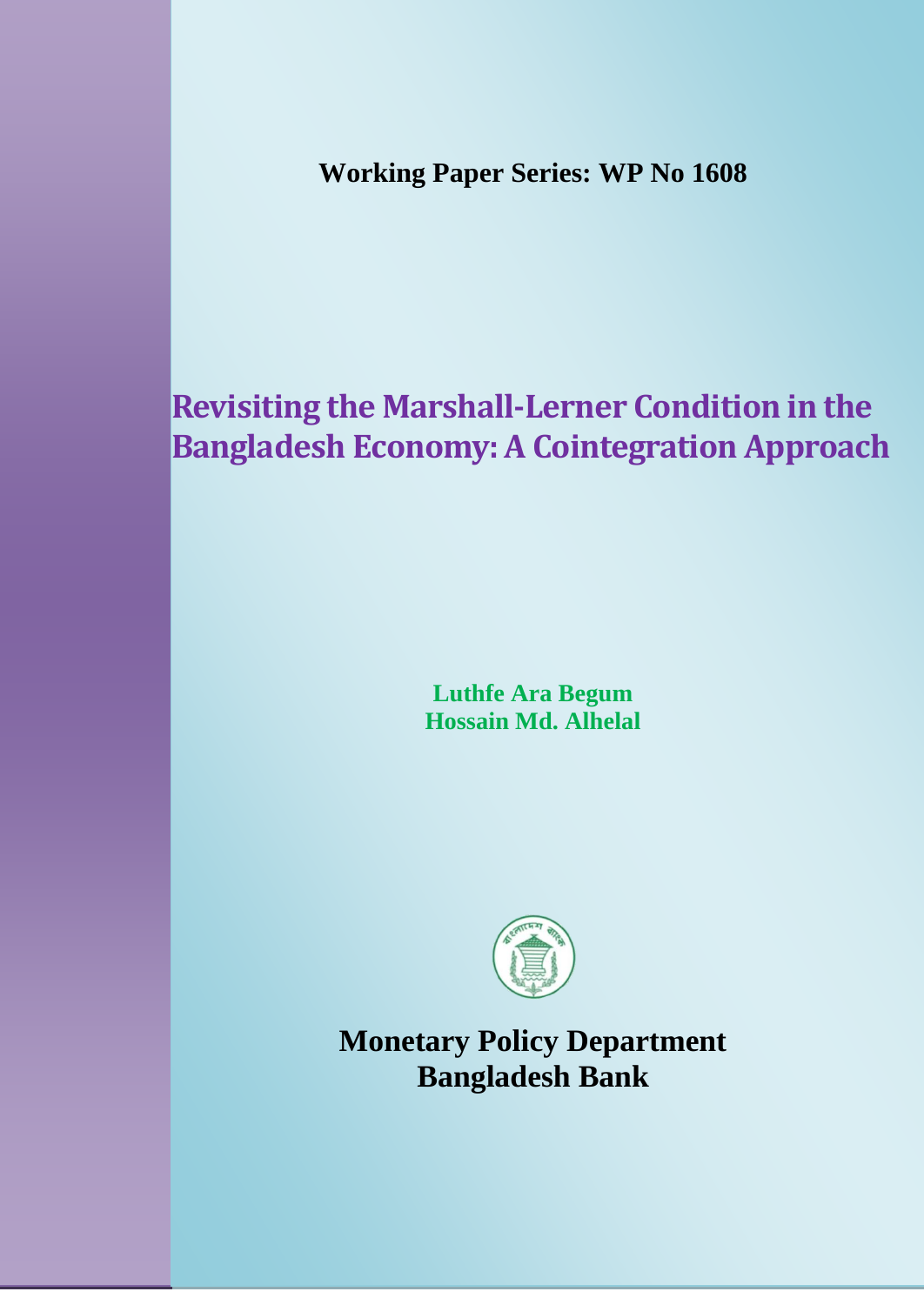## Revisiting the Marshall-Lerner Condition in the Bangladesh Economy: A Cointegration Approach

Luthfe Ara Begum

Hossain Md. Alhelal

## **Abstract**

Exchange rates are important macroeconomic policy variables. In formulating exchange rate policies, one of the major concerns of the policy makers is the responsiveness of trade flows to relative price changes. The Marshall - Lerner condition shows that if absolute value of price elasticity of export and import demand is greater than unity, devaluation will improve trade balance. Using the Johansen and Johansen and Juselius Cointegration method we test the Marshall - Lerner condition for Bangladesh for the period 1985-2014. Estimated results show that Marshall - Lerner condition holds for Bangladesh in the long run. Export is current export price inelastic which is consistent with earlier studies. Export is also lag export price inelastic. To get the benefit of currency devaluation, export demand might be made price elastic by increasing the export base, including new products in the export basket, maintaining quality, searching new markets for exports, improving infrastructure facilities for smooth production and supply of exports.

Key words: Devaluation, elasticity, cointegration, trade deficit

JEL Code: F31, F32

The authors are Deputy General Manager and Deputy Director, respectively, of the Monetary Policy Department of Bangladesh Bank. Views expressed in this paper are authors own and they do not necessarily reflect the views of Bangladesh Bank. The authors are thankful to Biru Paksha Paul, Md. Akhtaruzzaman, Khawaja A. Mamun, Anupam Das and Aasha Amin for their valuable suggestions. Comments are most welcome to[: luthfe.begum@bb.org.bd](mailto:luthfe.begum@bb.org.bd)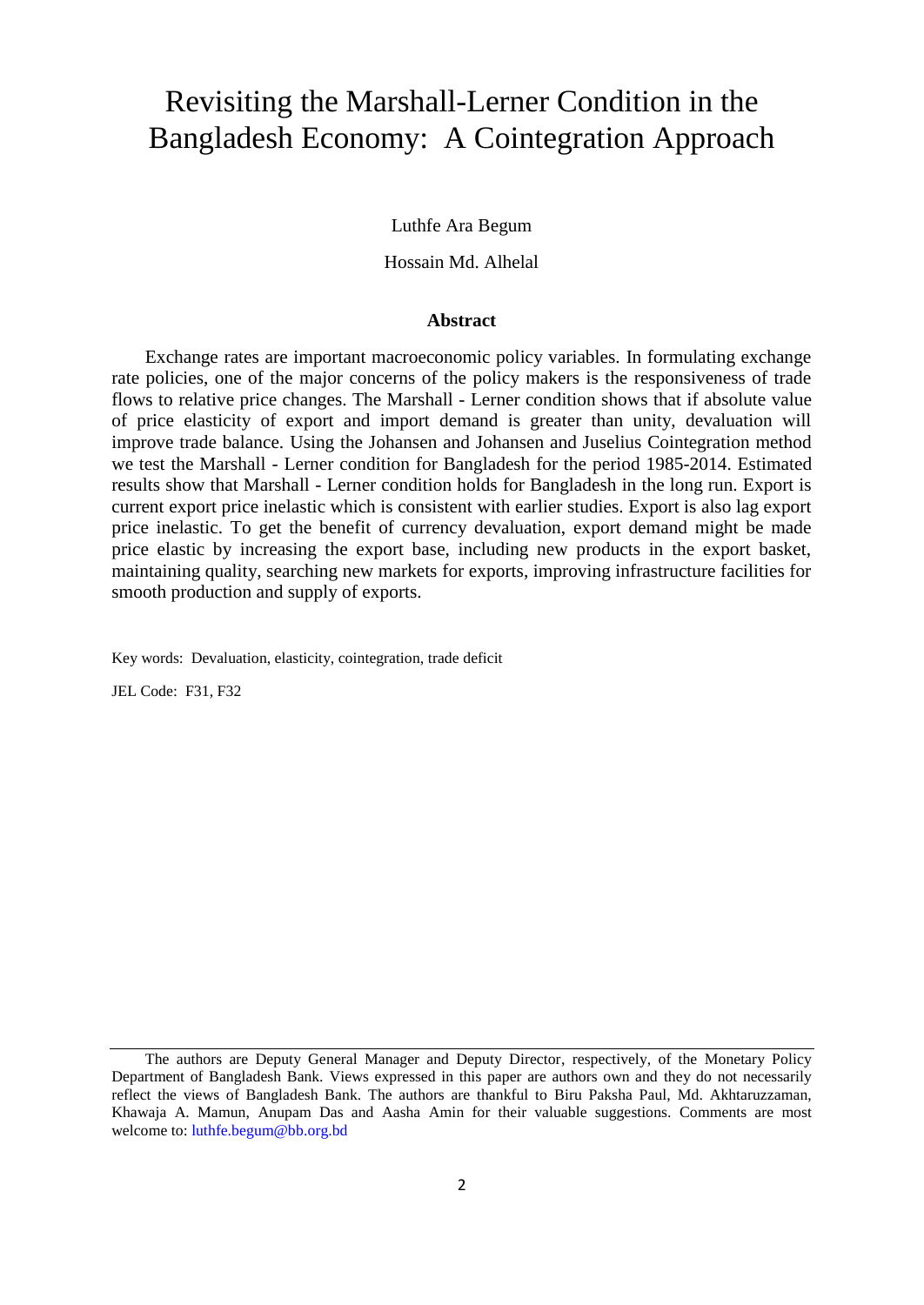## **1. Introduction**

The exchange rate is an important macroeconomic policy variable. Changes in the exchange rate influences export, import and thus trade balance, remittances, foreign exchange reserve and inflation of the economy. In formulating exchange rate policies, one of the major concerns of the policy makers is the responsiveness of trade flows to relative price changes. For small open economies it is basically the sum of export and import elasticity that indicates whether devaluation has favorable effects on trade balance. Economies may face crisis due to wrong or bad choice of exchange rate policies (e.g. Asian crisis in 1997).

Real exchange rate index is an indicator of the country's trade competitiveness. Depreciation of exchange rate makes the country's product relatively cheaper than the product of other countries and hence the demand for the country's export may increase (Reinhart, 1995) Depreciation increases the prices of goods imported by the country which can reduce the import payment. Since independence up until 1979 Bangladesh followed a fix exchange rate regime. Bangladesh adopted a highly regulated financial, fiscal and industrial policy with inward oriented import substituting trade. During this period exchange rates were overvalued and the country encountered a high trade deficit. Bangladesh shifted from the inward looking regime towards a market-oriented regime. Since the 1980's most trade and industrial policies (under NIP) aimed at higher growth in the export sector.

From the early 1990's, a huge reduction in tariff rates, withdrawal of quantitative restrictions and exchange rate convertibility in the current account created a momentum in the trade sector. As a result, trade openness (export plus import as % of GDP) of the country gradually increased from 13.5% to 16.8 % and 50.5 % in FY1981, FY1991 and FY2011 respectively. Younus et al. (2006) stated that between 1972 and 2002 the Taka was devalued about 130 times to reduce the balance of payments deficit in Bangladesh. In May 2003, Bangladesh introduced the floating exchange rate regime to determine the exchange rate by market forces aiming to accelerate exports, reduce extra pressure on imports thereby improving the trade balance.

It is revealed from the data (Table: 7 and 8; appendix A) that the growth of export is more than double than the growth of import during the period 1980-2015. The composition of total export earnings showed that 69.0 percent of total export earnings came from readymade garments (excluding export by EPZ), followed by 3.0 percent from leather and footwear, 3.0 percent from raw jute and jute goods and remaining 25 percent from others in FY15. Category-wise import payment showed that of the total import payments 44 percent went to raw materials and intermediate goods followed by 14.0 percent for capital machinery, 13 percent for foodgrains and other food and remaining 31 percent for others in FY15.

Empirical evidence from (Figure: 1; appendix B) shows that exchange rate devalued over the period, trade balance as a percent of total trade also declined during the period but the contribution of depreciation on the net export is not clear. Alfred Marshall and Abba Lerner showed that if the absolute value of price elasticity of export and import demand is greater than unity, devaluation will improve trade balance. There is no consensus about the effect of devaluation on trade balance i.e. existence of Marshall -Lerner condition. Different countries showed differing results (Bahmani-Oskooee, 1986). There are few studies (Younus and Chowdhury 2014, Murad 2012, Alam 2010, Aziz.N 2008) on the effect of devaluation of exchange rate on trade balance and existence of Marshall –Lerner condition in the economy of Bangladesh using different variables, varying time period and various methods. The results of these studies are inconclusive as few studies showed that depreciation of Bangladesh currency is effective to make the Bangladeshi product competitive in the world market in the long run, while others found no causal relationship between currency depreciation and export earnings. The depreciation of real exchange rates, moreover, are not effective in improving the trade balance of Bangladesh in the long run.

Thus the objective of the study is to re-examine the validity of Marshall-Lerner condition in the economy of Bangladesh using annual data from 1985 to 2014 i.e. in the era of a liberalized economy. We organized the research paper as follows: section-2 describes the elasticity approach and Marshall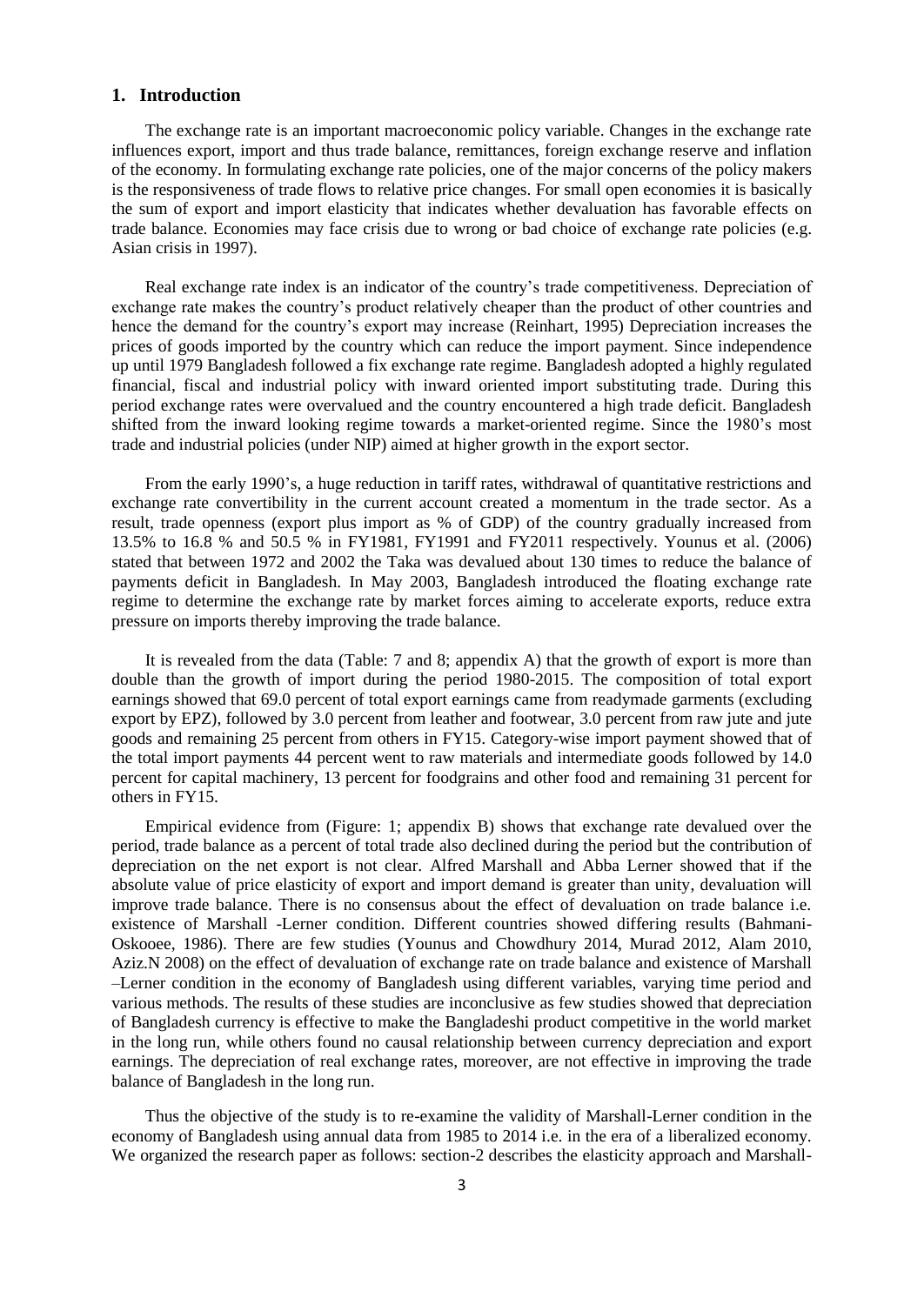Lerner condition, Section-3 reviews the literature, Data and Methodology is shown in section-4, Section-5 investigates empirical results and findings; finally, a conclusion is made in the section-6.

## **2. The elasticity approach and the Marshall-Lerner condition**

Modern literature on devaluation begins with the elasticity approach. The formal development of this approach was in the hand of Alfred Marshall and Abba Lerner. Joan Robinson (1937) later extended it within the Marshallian partial equilibrium framework which is now popularly known as the Marshall-Lerner condition (Metzler, 1949).

According to the elasticity approach, devaluation affects balance of payments in three ways: firstly, the decrease in the amount of imported goods because of the increase in the prices of these goods; secondly increase in export because of the decrease in the prices of exported goods; and thirdly lower revenue from one exported good because of devaluation. Net results of these three impacts depend on export and import elasticity. If the sum of the export and import elasticity is bigger than 1 (one) the impact will be positive. Existing literature has found that the elasticity of exports and imports with respect to the exchange rate is very low in the short run, that is the Marshall-Lerner condition cannot be fulfilled. However, elasticity is high in the long run and the sum of the elasticity may be higher than 1 (one). Thus, devaluation will increase the trade deficit in the short run. The reason is that devaluation makes import more expensive and the value of export cheaper in the short run in terms of foreign currency revenues and has less impact on the increase in export and the decrease in import. In other words, economic entities need a certain time period in order to adapt themselves to new prices. However, the expected impacts of devaluation can be seen after a while and balance of trade will recover.

In recent studies, it is asserted that the impacts of changes in foreign exchange rates on balance of trade cannot be explained with elasticity which is calculated by seeing only the changes in the prices and quantities of goods and so income effect should be added to the model. This study is based on the export and import functions which were used in the 'Long-Run Price Elasticities and the Marshall–Lerner Condition revisited' study of Mohsen Bahmani-Oskooee and Farhang Niroomand in 1998 (Bahmani-Oskooee and Niroomand, 1998: 102). According to this model; Import demand function:

 

In this function: Ln means Log,  $M$  – import,  $PM$  – price of import,  $PD$  – domestic price level,  $Y$  – domestic income,  $\varepsilon_t$  – error term. Natural logarithms of all variables in the model were taken. The increases in import price levels with respect to domestic price levels decrease import and price elasticity of import is expected to be negative ( $\beta$  < 0). According to Keynesian Theory, it is expected that increase in domestic income raises import, hence income elasticity is expected to be positive  $(\gamma > 0)$ . However, in literature since the increase in domestic income raises import-substituting production, income elasticity will be negative.

Export demand function:

 

In this function:  $X$  – export,  $PX$  – price of export,  $PXW$  – world export price levels,  $YW$  – world income level and  $\varepsilon'$ <sub>t</sub> – error term. Natural logarithms of all variables in the model were taken. The increases in export prices with respect to world export price levels create the expectation of a decrease in export. So  $\beta'$  should be smaller than 0 ( $\beta' < 0$ ). When world income level increases it is expected that the export of the country will increase so  $\gamma$  is expected to be higher than 0 ( $\gamma$  >0).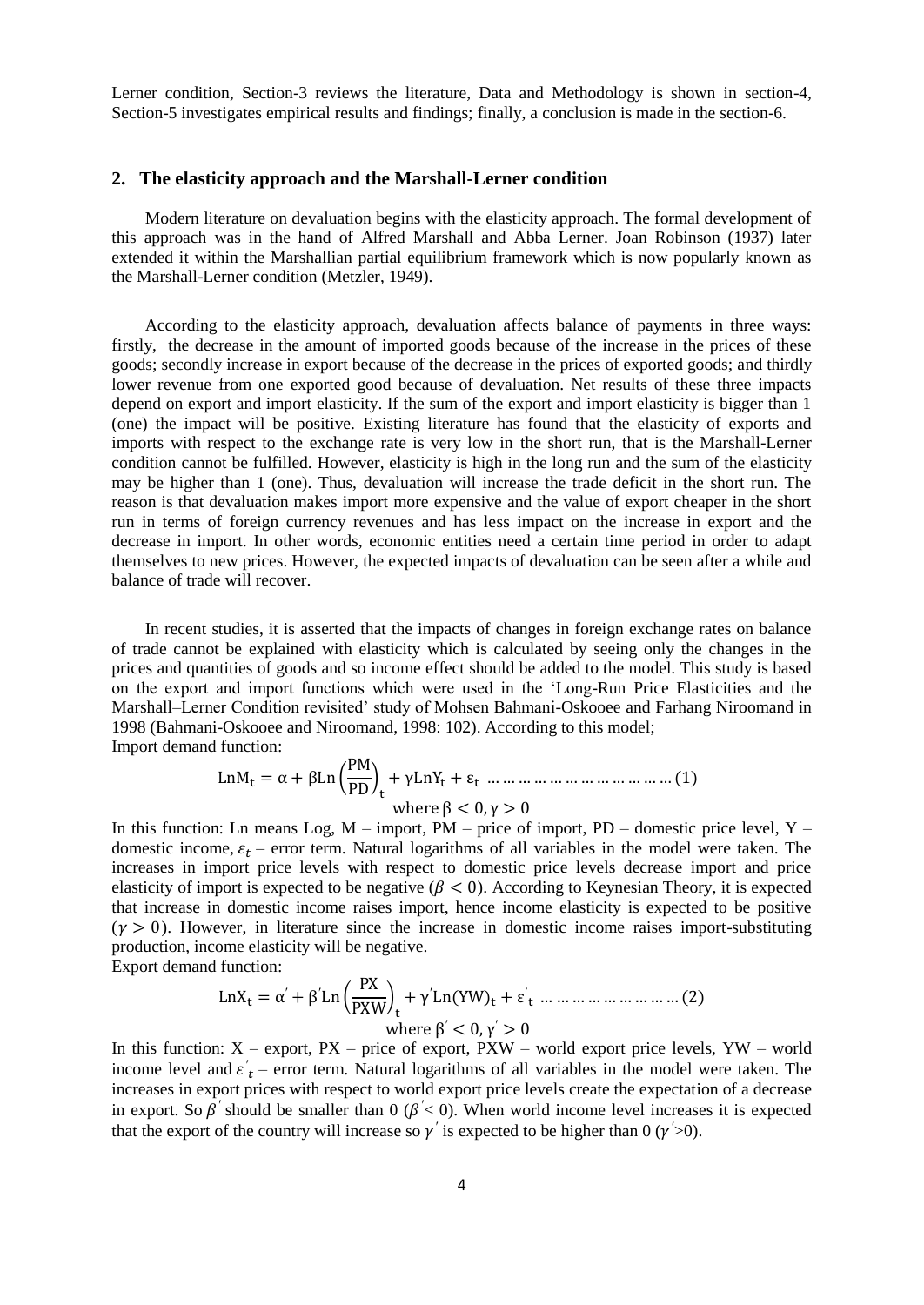## **3. Literature Review**

Jamilov's (2012) examination showed that a real devaluation of Manat carried a significant positive effect on the balance of trade in the long run in Azerbaijan's economy and robustness test with prices of exports and imports showed that the trade balance improved in the medium-long run. Caporale et al. (2012) investigation, linking the balance of payments to the real exchange rate and relative income, showed that in Kenya there exists a well-defined cointegrating relationship and that the M-L condition was satisfied in the long run although the convergence process was relatively slow. Joel Hinaunye Eita (2013) examination showed that in Namibia, imports and exports responded significantly to a change in the exchange rate and suggested that the Marshall-Lerner condition did hold. Ritesh Pandey (2013) found that the Marshall Lerner condition was true for the Indian Economy. Hakan TURKAY's (2014) investigation found that the elasticity of exports and imports demand was higher than 1 in Turkey's economy that is, the Marshall-Lerner condition was satisfied. He also found that in the short run there was no statistically significant relationship between the variables but currency adjustments (devaluation) may be effective in reducing current account deficit in the long run. Syeda Shehr Bano et al. (2014) evaluated the impact of currency devaluation on trade balance in Pakistan. Their examination showed that the Marshall-Lerner condition was satisfied for Pakistan's Economy.

Hossain (2000) estimated price and income elasticity of demand for both export and import of Bangladesh for the period 1976 to 1996. He used export price index, import price index, foreign income, home country income as explanatory variables. The estimation showed that export and import demand were price inelastic but income elastic. His estimation showed that though the export and import were not price elastic, the sum of the price elasticity of demand for both export and import was still high enough to satisfy Marshall-Lerner condition both in the long and short run. Before estimation he had claimed that earlier studies were based on historic data that included the 70's data when Bangladesh's export was dominated by few low price elastic primary products. The export trade of Bangladesh was dominated by non-traditional exports after the 80s. As these exports were price elastic, devaluation might have been effective in raising exports earnings from those. But his estimation also failed to show that export demand is price elastic. Nusrat Aziz (2008) using annual data from 1972- 2005 of Bangladesh examined the response of the balance of trade to the real effective exchange rate of Bangladesh using REER, home country income and world real industrial production index ( as proxy for trade partner income) as explanatory variables. The results demonstrated an unexpected fall in exports earning and rise in imports cost immediately after devaluation for Bangladesh.

Thus the balance of trade deteriorates immediately after depreciation and then starts improving from the second period and eventually goes to the baseline. The combined results support the Marshall-Lerner condition through the J-curve idea. Rafayet Alam (2010) tested vector autoregressive model using annual data from 1977-2005 to see whether there is any contribution of real exchange rate depreciation of Taka to export earnings of Bangladesh. Findings shows no causality runs from real depreciation of taka to export earning of Bangladesh. S.M. Woahid Murad (2012) estimated trade elasticity using bilateral data between Bangladesh and its major trading partner data covering 1973- 2009. The study unveils that the Marshall - Lerner condition holds only in case of the United States. As such, the depreciation of real exchange rate may not be effective in improving the trade balance of Bangladesh in the long run. Dr. Sayera and Maidul (2014) showed short-run and long-run relationship between trade balance, RER, and domestic income using monthly data for the sample period from June 2003 to June, 2014. Their findings imply that depreciation of Bangladesh currency is effective to make the Bangladeshi product competitive in the world market (i.e. growth in exports) in the long run and short run as well. The impact on the trade balance is although insensitive initially become significant after 5th period and remain significant after that. Unlike earlier studies we used the ratio of export and import price index to estimate price elasticity of export and import demand. Hossain (2000) argued that owing to time series include 70's data price elasticity for export and import became inelastic? We employed annual data from 1985 to 2014 when trade policy started to liberalize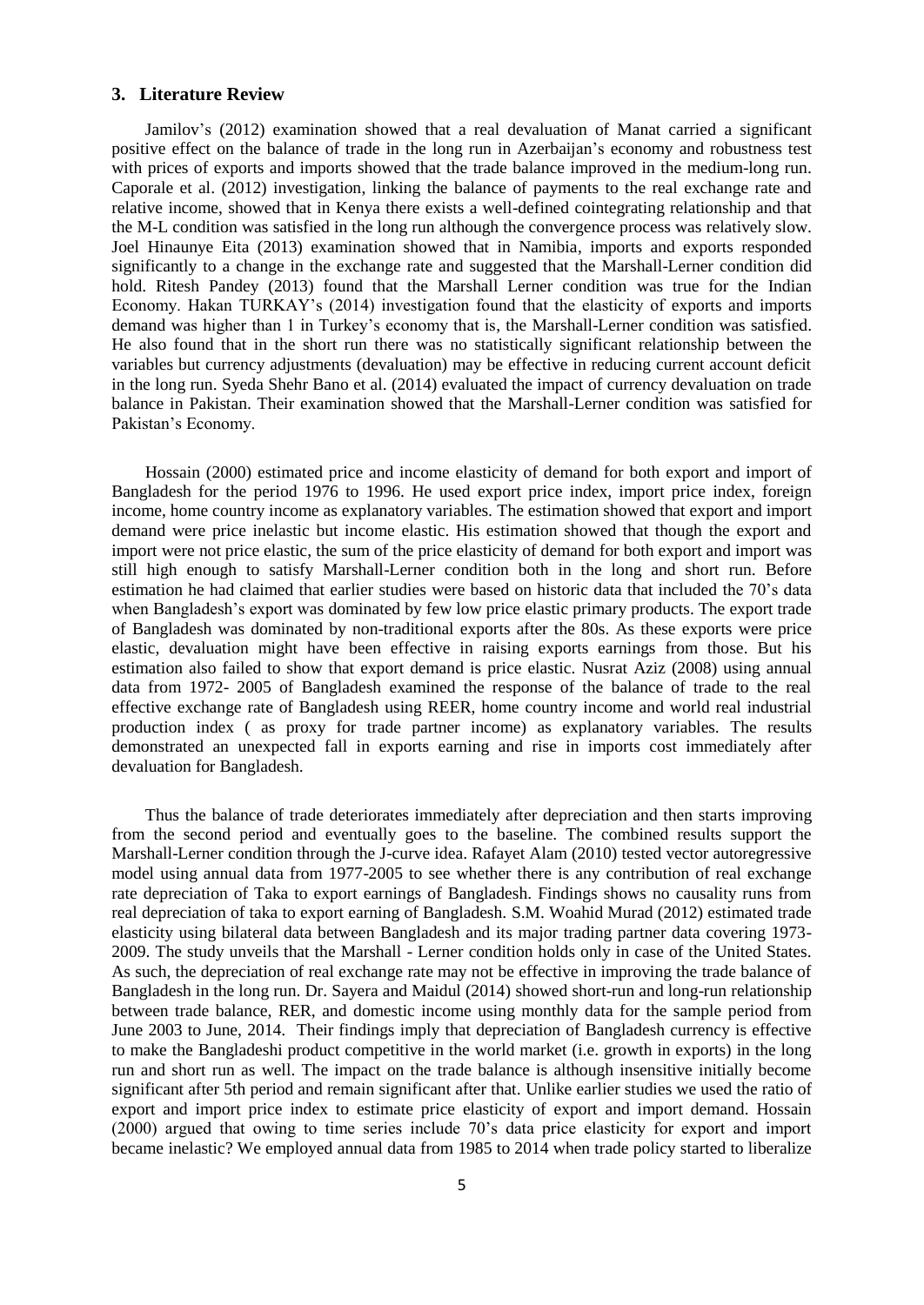and the economy shifted toward export led growth strategy. Exchange rate policy also gradually moved from a fixed to flexible regime. Export earning is dominated by non-traditional goods i.e. readymade garments.

## **4. Methodology and Data**

This study used the same model developed by Bahmani - Oskooee and Niroomand (1998). Bangladesh's export volume (ex), import volume (im), export price index (px), import price index (pm), domestic price level (dm), world export price level (pxw), gross domestic income (y) and world income (yw) are used in order to test the elasticity approach.

The study employed annual data from 1985-2014. We have taken data from 1985 because since then a somewhat market based exchange rate policy was put in place. Since then depreciation/appreciation were made on the basis of the REER index calculated by Bangladesh Bank. Bangladesh's data were collected from Bangladesh Bank's publications and Economic Review published by the Ministry of Finance. World income, world export price index and world GDP deflator are taken from UNDATA website. Sources of the UNDATA are IFS published by IMF. All variables used in the model are in real terms i.e these are deflated by CPI of Bangladesh and world CPI. All the variables are taken in log linear form. Before estimating the model to see the nature of the data we plot the variables (annexure 1). Then we perform unit root test for all the variable entered into export demand and import demand models. We use the Philliph Parron (1988) test because this test is serial correlated and heteroskedasticity adjusted so gives good results for unit root test. Unit root test shows that all the variable have unit root at level but stationary at first difference i.e the variables are cointegrated of order one I(1).

If the variables are  $I(1)$ , they may have long run relationship. To establish whether there is a long run equilibrium relation among the variables of import and export demand functions we employed Johansen (1988) and Johasen and Juselius (1990) cointegration analysis. The main notation behind the cointegration analysis is that if a linear combination of a set of nonstationary variables is stationary, those variables are said to be cointegrated. Johansen and Joan Juselius technique basically provides two test statistics (λ-max and λ-trace). In order to perform cointegration test we determine lag length through an unrestricted Vector Auto Regression model. All the criteria (AIC, SBC, HQ) shows that export demand function and import demand function has one lag length. From table 1, 2 and 3 both test statistics show that both export demand function and import demand function has one cointegration relation.

## **5. Empirical Results and Findings**

Estimation results of VEC model show that (Table: 4) price elasticity of export is negative as expected and statistically significant. If domestic export price increase more than the world export price then export will decline. Coefficient of export is 0.27 i.e. export is price inelastic which is consistent with earlier studies. Income elasticity of export is positive as expected and statistically significant. Coefficient of income elasticity is 0.80 i.e. export is income inelastic. The sign of the error correction term is negative and significant with a value of 0.17 i.e. any deviation from long run equilibrium will be disappeared in time and long run balance will be regained. There is a time lag between current export and export price. The settlement of current export is made on the basis of export price at which the export L/C was opened. So, to examine whether the export demand is sensitive to lag export price in the short run, we run a regression of export volume with lag export price. We did not find any significant relation between lag export price and export volume i.e. export demand is not sensitive to lag export price in the short run (Table: 5).

Estimation results of import demand function show that import price elasticity is negative as expected and statistically significant. A rise in import price compared to the domestic price will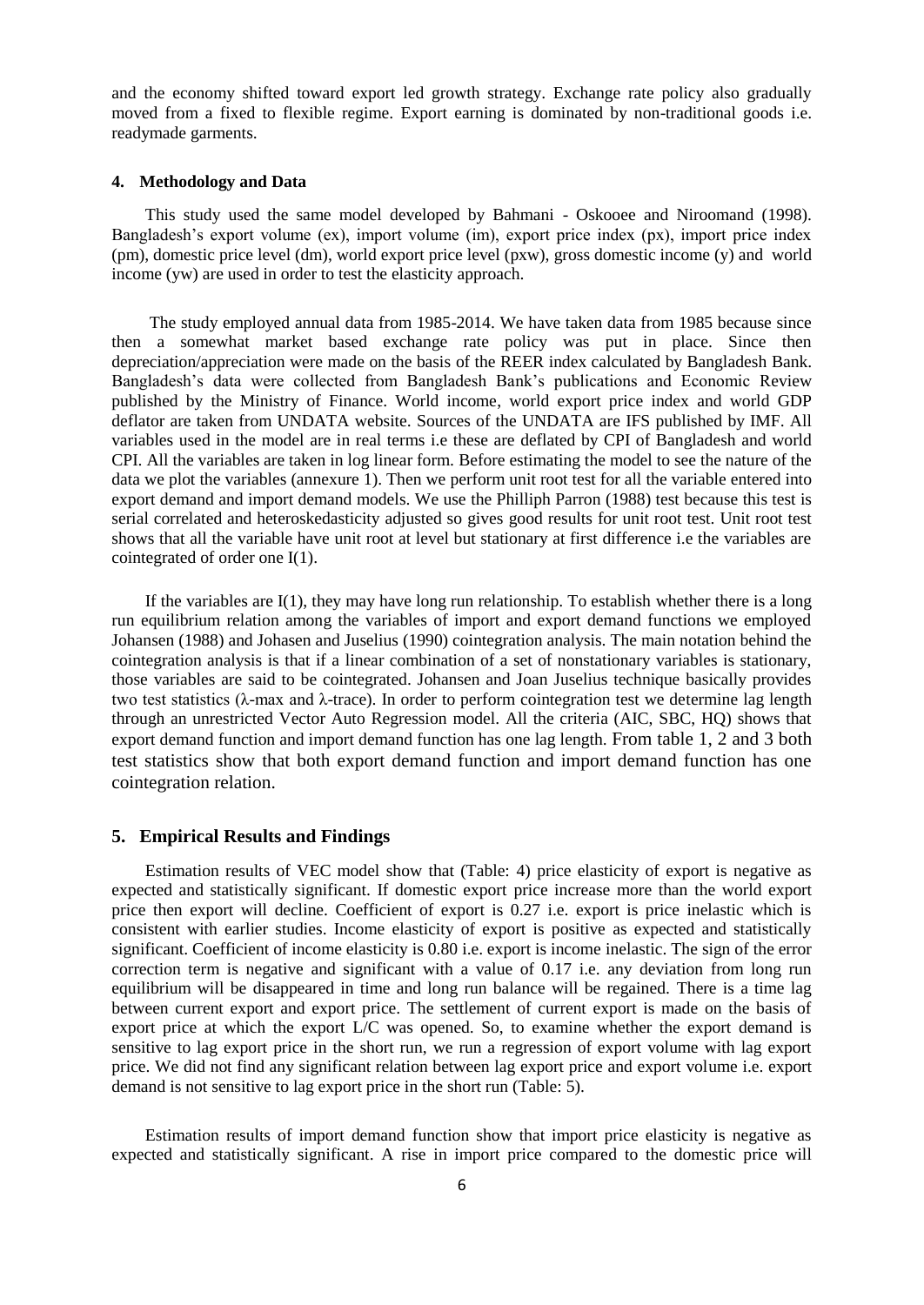decline import. Coefficient of import price is 2.01 i.e. import is price elastic. After withdrawal of restrictions on import under trade liberalization and stopping import of food grains due to selfsufficiency in production of food grains, import demand becomes price elastic. Income elasticity of import is negative but insignificant. There is a trend in import demand function whose value is very negligible but statistically significant. The sign of ECM is negative and statistically significant. The value of ECM is 0.10. Any deviation from long run equilibrium will disappear and the long run equilibrium will be regained. The sum of the absolute value of price elasticity of export and import demand is 2.28 (0.27+2.01); which is more than unity i.e. the Marshall-Lerner condition holds in Bangladesh in the long run. Empirical results show that Marshall-Lerner condition does not hold in short run. This finding is consistent with the findings of most of the earlier studies. The estimated results also show that despite price inelastic export demand devaluation improves trade balance in Bangladesh.

Above 80 percent of our total export earnings (including export by EPZ, Annual Report FY14, Bangladesh Bank) come from readymade garments (RMG); which is price insensitive. Demand of RMG does not depend on price rather it depends on timely shipment, maintaining quality, compliance of worker rights etc. (Ahmed 2013, Younus and Yamagata 2012, Mlachila and Yang 2004). Moreover, Bangladesh exports lower end RMG which are price and income inelastic. For these reasons growth rates of our exports of RMG were unaffected during the global recession (15% in FY07, 17% in FY08 and 10% in FY09). Over the period our export increased mainly due to export subsidy, cash incentives, quota and GSP facility. During this time trade balance declined mainly due to economic policies and reform measures undertook towards export led growth strategy (e.g. reducing/withdrawal of credit ceiling on private borrowing and investment, removal of tariff and nontariff barriers under NIP). Hossain (2000) showed that the share of export earnings by non-traditional items increased from 22 percent in 1980 to 83 percent in 1993 (p-148). He claimed that this follows the fact that with trade liberalization, the composition of export trade usually changes from low price elastic primary products to high price elastic manufactured products (p-158). From the mid eighties i.e. since trade liberalization Bangladesh's RMG (manufacturing products) has been dominating total exports which is price inelastic. Now RMG can be seen as a traditional item in the export basket. We have to include new non-traditional items in the export basket of Bangladeshi products to make it price elastic.

## **6. Policy Recommendations**

Similar to many other developed and developing countries the Marshall-Lerner condition holds in Bangladesh well. This in turn supports the hypothesis that devaluation can improve the trade balance in the long run. To realize the benefit of devaluation, Bangladesh needs to export goods that are price elastic. In order to do that, the export base must be expanded by producing new products including ship building, light engineering, electronics, IT products, processed foods and flowers. In addition, the country should improve the quality and diversity of traditional export items such as jute and jute goods and leather products. It is essential to look for new export markets. Initiatives to develop backward linkage industries for garments sector (e.g. textile, yarn and accessories) should be undertaken. Pragmatic policy formulation and implementation to develop infrastructure (gas, electricity, road, port etc.) to smoothen the production and supply of exports are needed on a priority basis.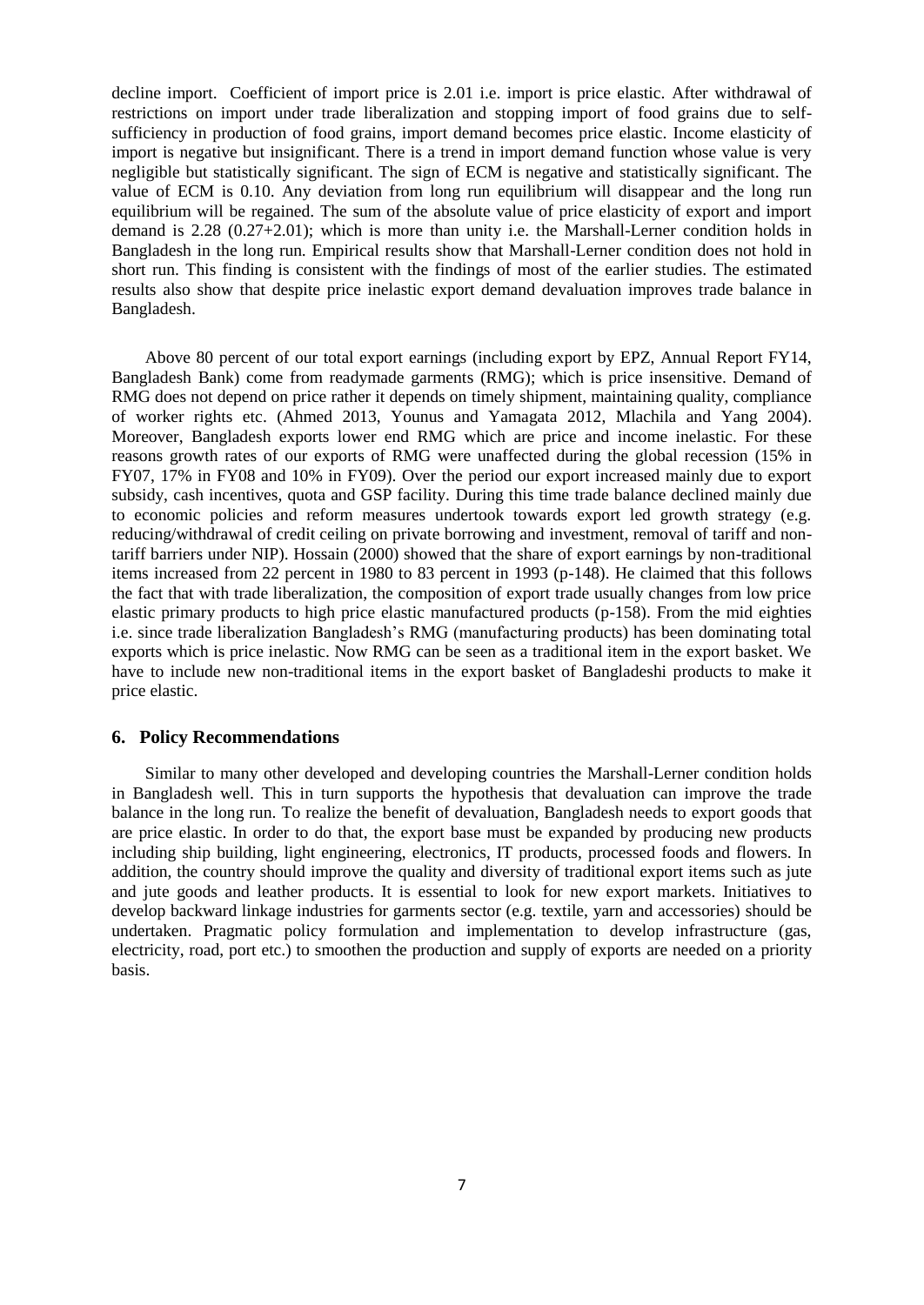## Appendix A

#### **Table 1: Unit Root Test**

| Variables       |            | Level(PP test statistics) |            | First difference (PP test statistics) | Order of    |
|-----------------|------------|---------------------------|------------|---------------------------------------|-------------|
|                 | With trend | Without trend             | With trend | Without trend                         | Integration |
| <b>LNEX</b>     | 1.22       | 2.04                      | 6.39       | 6.64                                  | I(1)        |
|                 | (0.99)     | (0.56)                    | (0.00)     | (0.00)                                |             |
| <b>LNIM</b>     | 2.14       | 3.22                      | 6.50       | 11.4                                  | I(1)        |
|                 | (0.99)     | (0.99)                    | (0.00)     | (0.00)                                |             |
| LNPM PD         | 1.30       |                           | 3.04       | 3.36                                  | I(1)        |
|                 | (0.17)     |                           | (0.04)     | (0.07)                                |             |
| <b>LNPX PXW</b> | 0.51       | 2.34                      | 4.72       | 4.84                                  | I(1)        |
|                 | (0.87)     | (0.40)                    | (0.00)     | (0.00)                                |             |
| <b>LNY</b>      | 1.36       | 0.83                      | 4.72       | 4.98                                  | I(1)        |
|                 | (0.99)     | (0.95)                    | (0.00)     | (0.00)                                |             |
| <b>LNYW</b>     | 1.61       | 2.28                      | 4.02       | 4.18                                  | I(1)        |
|                 | (0.46)     | (0.43)                    | (0.00)     | (0.01)                                |             |

 Note: Figures in the parenthesis indicate probability. All variables have unit root at level but stationary at first difference Source: Statistics Department of Bangladesh Bank, UNDATA website and Export Promotion Bureau, Year-1992, 1999, 2015

#### **Table: 2 Cointegration Test for Export**

| Null                                         | Alternative            | Test                                                                                                                         | 5-percent                                                      | Prob.                             | Conclusion                                |
|----------------------------------------------|------------------------|------------------------------------------------------------------------------------------------------------------------------|----------------------------------------------------------------|-----------------------------------|-------------------------------------------|
| <b>Hypothesis</b>                            | <b>Hypothesis</b>      | <b>Statistics</b>                                                                                                            | <b>Critical Value</b>                                          |                                   |                                           |
|                                              |                        | <b>Trace Test</b>                                                                                                            |                                                                |                                   |                                           |
| $r = 0$                                      | r > 0                  | 32.64                                                                                                                        | 29.8                                                           | 0.0229                            | One                                       |
| $r \leq 1$                                   | r > 1                  | 9.69                                                                                                                         | 15.49                                                          | 0.305                             | Cointegration                             |
| $r \leq 2$                                   | r > 3                  | 1.58                                                                                                                         | 3.84                                                           | 0.2084                            | Relation                                  |
|                                              |                        | Maximum Eigen value Test                                                                                                     |                                                                |                                   |                                           |
| $r = 0$                                      | r > 0                  | 22.9                                                                                                                         | 21.13                                                          | 0.0275                            | One                                       |
| $r = 1$                                      | $r=2$                  | 8.11                                                                                                                         | 14.26                                                          | 0.3675                            | Cointegration                             |
| $r = 2$<br>$\sim$<br>$\sim$ $\sim$<br>$\sim$ | $r=3$<br>$\sim$ $\sim$ | 1.58<br>$\mathbf{1}$ $\mathbf{1}$ $\mathbf{5}$ $\mathbf{1}$ $\mathbf{1}$ $\mathbf{1}$ $\mathbf{1}$ $\mathbf{1}$ $\mathbf{1}$ | 3.84<br>$\mathbf{u}$ . The set of $\mathbf{u}$<br>$\mathbf{r}$ | 0.2084<br>$\sim$<br>$\sim$ $\sim$ | Relation<br>$1000 - 1000$<br>$\mathbf{v}$ |

Source: Statistics Department of Bangladesh Bank, UNDATA website and Export Promotion Bureau. Year-1992, 1999, 2015

#### **Table: 3 Cointegration Test for Import**

| Null              | Alternative       | Test              | 5-percent                                                                                          | Prob.  | Conclusion    |
|-------------------|-------------------|-------------------|----------------------------------------------------------------------------------------------------|--------|---------------|
| <b>Hypothesis</b> | <b>Hypothesis</b> | <b>Statistics</b> | <b>Critical Value</b>                                                                              |        |               |
|                   |                   |                   | <b>Trace Test</b>                                                                                  |        |               |
| $r = 0$           | r > 0             | 50.96             | 42.91                                                                                              | 0.0065 | One           |
| $r \leq 1$        | r > 1             | 25.09             | 25.87                                                                                              | 0.0623 | Cointegration |
| $r \leq 2$        | r > 3             | 6.13              | 12.52                                                                                              | 0.4441 | Relation      |
|                   |                   |                   | Maximum Eigen value Test                                                                           |        |               |
| $r = 0$           | r > 0             | 25.88             | 25.82                                                                                              | 0.0492 | One           |
| $r = 1$           | $r=2$             | 18.96             | 19.39                                                                                              | 0.0576 | Cointegration |
| $r = 2$           | $r=3$             | 6.13              | 12.52<br>Course Ctotistics Department of Dangladesh Dank HMDATA website and Export Dramation Duran | 0.4441 | Relation      |

 Source: Statistics Department of Bangladesh Bank, UNDATA website and Export Promotion Bureau. Year-1992, 1999, 2015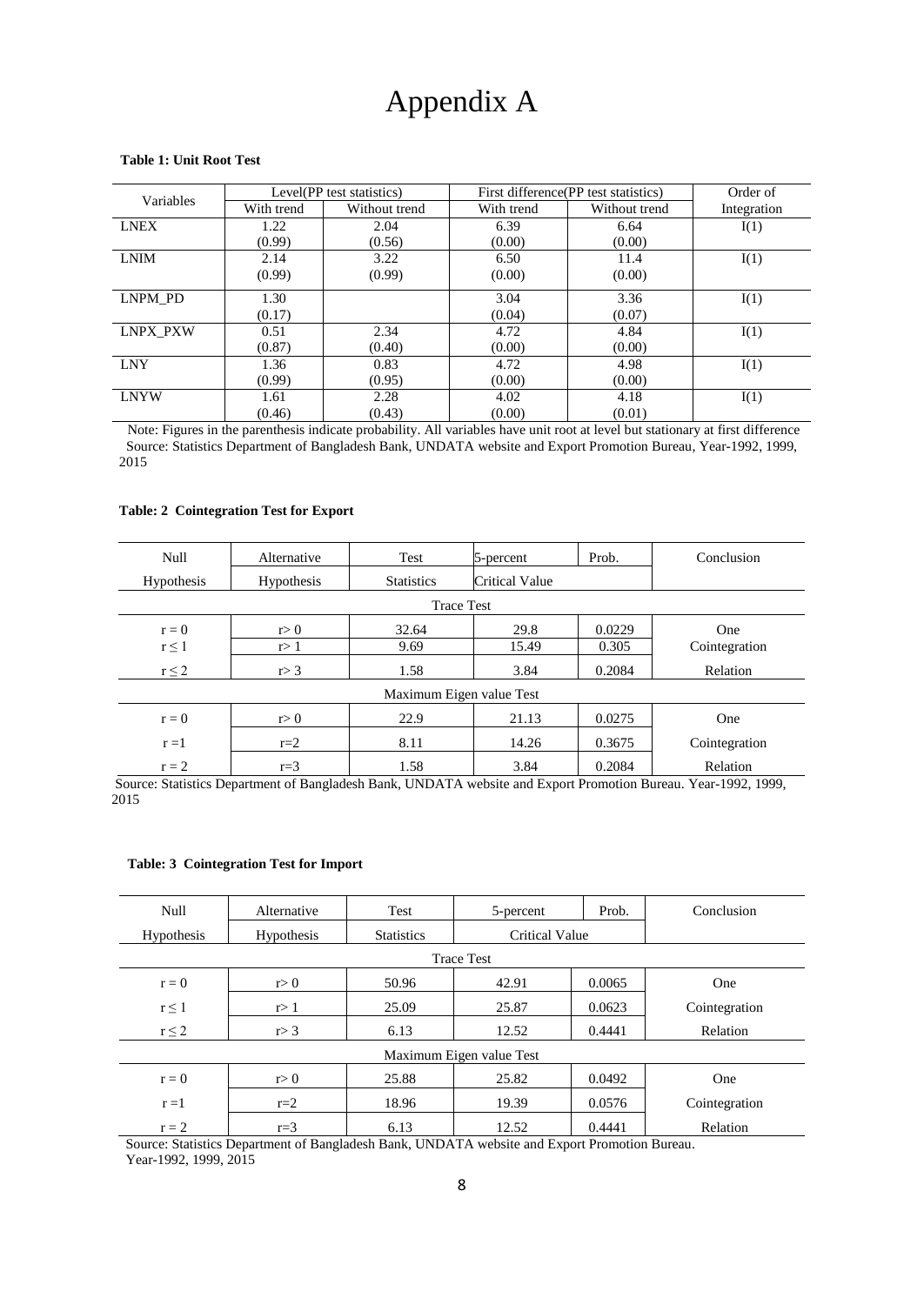| LEX  | LPX_PXW<br>- - -  | <b>YW</b>      |
|------|-------------------|----------------|
| 1.00 | $-0.27$<br>(1.75) | 0.80<br>(9.77) |

Normalized Co-integration Co-efficient: Export Demand Function

#### Short-run Dynamics and Speed of Adjustment Co-efficient

| ECM       | PXW)<br><b>PY</b><br>DÆ | D(LYW) |
|-----------|-------------------------|--------|
| $-0.1704$ | $-0.21$                 | 0.93   |
| $(-1.80)$ | $(-1.18)$               | (4.05) |

 Source: Statistics Department of Bangladesh Bank, UNDATA website and Export Promotion Bureau. Year-1992, 1999, 2015

#### **Table: 5 Cointegration Equation for Import Function**

#### Normalized Co-integration Co-efficient: Import Demand Function

| LIM  | - PD<br><b>PM</b><br><u>—</u> | v<br>ப            | Trend                        |
|------|-------------------------------|-------------------|------------------------------|
| 1.00 | $-2.01$<br>(3.21)             | $-1.34$<br>(1.15) | 0.08<br>$F$ $F$<br>$(-3.73)$ |

|  |  | Short-run Dynamics and Speed of Adjustment Co-efficient |
|--|--|---------------------------------------------------------|
|  |  |                                                         |

| <b>ECM</b>                | <b>PYW</b><br>DV.<br>7Œ | D(LYW)    |  |
|---------------------------|-------------------------|-----------|--|
| $-0.1018$                 | $-0.0829$               | $-0.0313$ |  |
| $\eta$ $\tau$<br>. ت 2- " | $(-4.62)$               | $(-1.89)$ |  |

 Source: Statistics Department of Bangladesh Bank, UNDATA website and Export Promotion Bureau. Year-1992, 1999, 2015

#### **Table: 6(a) Short run effect of export price on export demand**

| Variable   | Coefficient | Std. Error | t-Statistic | Prob.  |
|------------|-------------|------------|-------------|--------|
| C          | 6.975389    | 1.929976   | 3.614236    | 0.0012 |
| DPX PXW    | $-0.444383$ | 14.73570   | $-0.030157$ | 0.9762 |
| <b>DYW</b> | $-14.45004$ | 6.019581   | $-2.400506$ | 0.0235 |

Source: Statistics Department of Bangladesh Bank, UNDATA website and Export Promotion Bureau

#### **Table: 6(b) Short run effect of lag export price on lag export demand**

| Variable   | Coefficient | Std. Error | t-Statistic | Prob.  |
|------------|-------------|------------|-------------|--------|
|            | 6.911072    | 2.034991   | 3.396118    | 0.0022 |
| DPX1       | 3.292217    | 14.78670   | 0.222647    | 0.8255 |
| <b>DYW</b> | $-13.86532$ | 6.151655   | $-2.253918$ | 0.0329 |
|            |             |            |             |        |

 Source: Statistics Department of Bangladesh Bank, UNDATA website and Export Promotion Bureau. Year-1992, 1999, 2015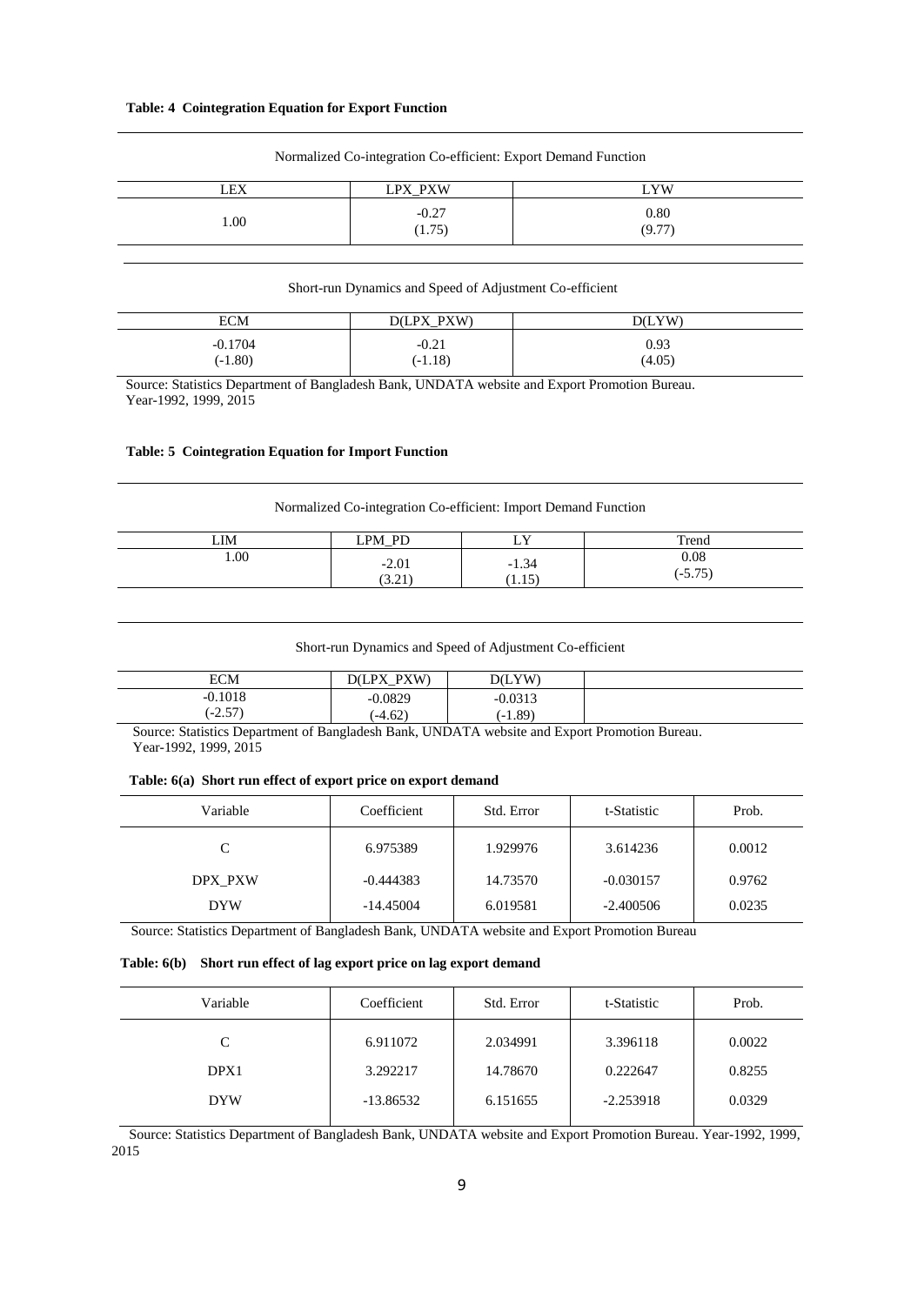**Table: 7 Composition of Exports of Bangladesh**

|                   |                                    |                      |                          |                                            | (Taka in Crore)      |
|-------------------|------------------------------------|----------------------|--------------------------|--------------------------------------------|----------------------|
| Financial<br>Year | Ready-made Garments<br>(all sorts) | Fish $\&$<br>Leather | Raw jute & Jute<br>goods | Garments, Fish, Leather and<br>Jute allied | <b>Total Exports</b> |
|                   | 1                                  | 188                  | 772                      | 961                                        |                      |
| <b>FY80</b>       | $(0\%)$                            | (16%)                | (67%)                    | (83%)                                      | 1151                 |
| <b>FY85</b>       | 276                                | 457                  | 1362                     | 2095                                       | 2521                 |
|                   | $(11\%)$                           | (18%)                | (54%)                    | (83%)                                      |                      |
| <b>FY90</b>       | 1949                               | 1091                 | 1384                     | 4424                                       | 5004                 |
|                   | (39%)                              | (22%)                | (28%)                    | (88%)                                      |                      |
| FY95              | 7438                               | 2197                 | 1621                     | 11256                                      | 13130                |
|                   | (57%)                              | (17%)                | (12%)                    | (86%)                                      |                      |
| FY00              | 15724                              | 2573                 | 1501                     | 19798                                      | 24923                |
|                   | (63%)                              | $(10\%)$             | (6%)                     | (79%)                                      |                      |
| <b>FY05</b>       | 33333                              | 4184                 | 2241                     | 39758                                      | 50835                |
|                   | (66%)                              | (8%)                 | (4%)                     | (78%)                                      |                      |
| <b>FY10</b>       | 67248                              | 5639                 | 4984                     | 77871                                      | 102148               |
|                   | (66%)                              | (6%)                 | (5%)                     | (76%)                                      |                      |
| FY15              | 156039                             | 7078                 | 6208                     | 169325                                     | 226522               |
|                   | (69%)                              | (3%)                 | (3%)                     | (75%)                                      |                      |

 Source: Statistics Department of Bangladesh Bank and Export Promotion Bureau \*Excluding export by EPZ. Year-1990,1999, 2015

| <b>Table: 8 Composition of Imports of Bangladesh</b> |
|------------------------------------------------------|
|------------------------------------------------------|

|                   |                 |                           |                      |                                       |                  | Taka in Crore        |
|-------------------|-----------------|---------------------------|----------------------|---------------------------------------|------------------|----------------------|
| Financial<br>Year | Foods           | POL, Chem,<br>Phar, Ferti | <b>Raw Materials</b> | Capital<br>Machinery,<br>Iron & Steel | Total            | <b>Total Imports</b> |
| <b>FY80</b>       | 1083<br>(31%)   | 945<br>(27%)              | 268<br>$(8\%)$       | 281<br>$(8\%)$                        | 2577<br>(73%)    | 3546                 |
| <b>FY85</b>       | 1687<br>(25%)   | 1295<br>(19%)             | 400<br>(6%)          | 863<br>(13%)                          | 4245<br>(62%)    | 6874                 |
| <b>FY90</b>       | 2018<br>(16%)   | 1793<br>(14%)             | 1848<br>(15%)        | 1861<br>(15%)                         | 7520<br>$(60\%)$ | 12480                |
| <b>FY95</b>       | 3513<br>(15%)   | 2797<br>(12%)             | 5830<br>(25%)        | 1624<br>(7%)                          | 13764<br>(59%)   | 23455                |
| FY00              | 7476<br>(18%)   | 5448<br>(13%)             | 9277<br>(22%)        | 3556<br>$(8\%)$                       | 25757<br>(61%)   | 42131                |
| <b>FY05</b>       | 7476<br>$(9\%)$ | 15321<br>(19%)            | 17951<br>(22%)       | 11069<br>(14%)                        | 51817<br>(64%)   | 80895                |
| <b>FY10</b>       | 22359<br>(14%)  | 30079<br>(18%)            | 38068<br>(23%)       | 21084<br>(13%)                        | 111590<br>(68%)  | 164241               |
| FY15              | 39645<br>(13%)  | 55086<br>(18%)            | 81407<br>(26%)       | 42828<br>(14%)                        | 226323<br>(70%)  | 314209               |

Source: Statistics Department of Bangladesh Bank and Export Promotion Bureau. Year-1990, 1999, 2015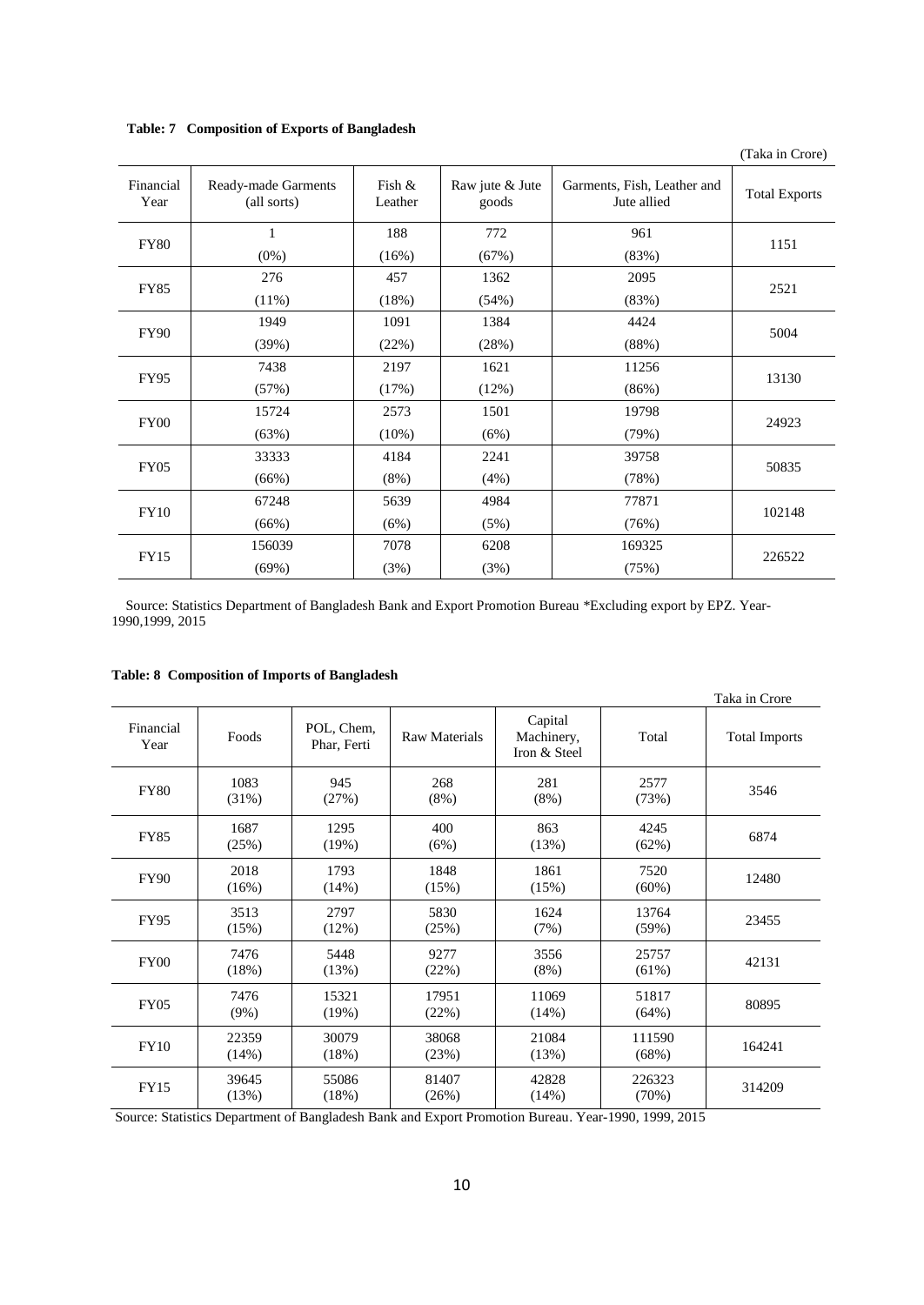# Appendix B



**Figure: 1 Pattern of trade balance and US Dollar per taka**

Year-1990,1999, 2015

**Figure: 2 Patterns of exports and imports as percentages of GDP**



Source: Bangladesh Bank and Export Promotion Bureau

Year-1990,1999, 2015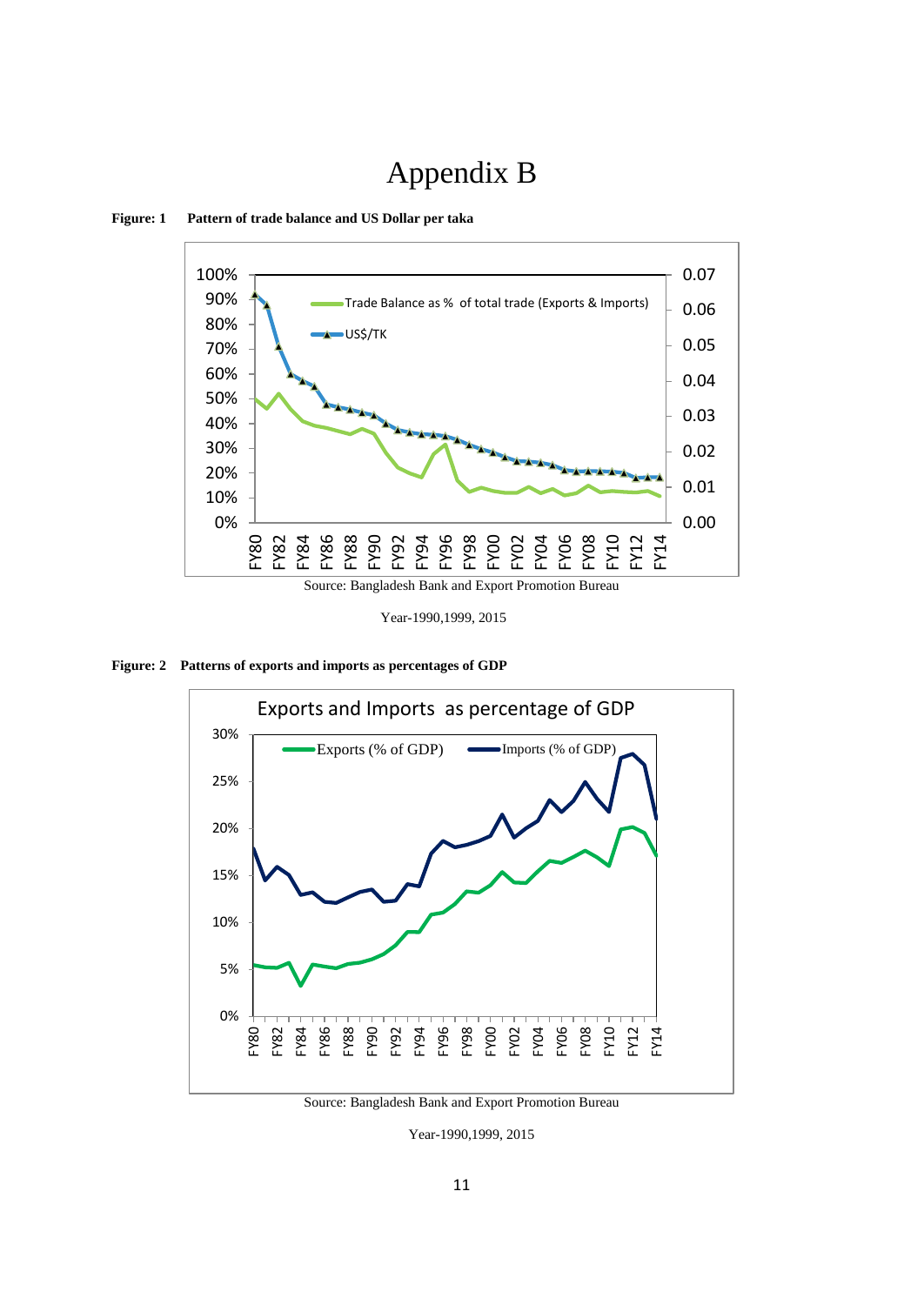**Figure : 3 Plot of Variables used in the Models**



 Source: Statistics Department of Bangladesh Bank, UNDATA website and Export Promotion Bureau. Year-1992, 1999, 2015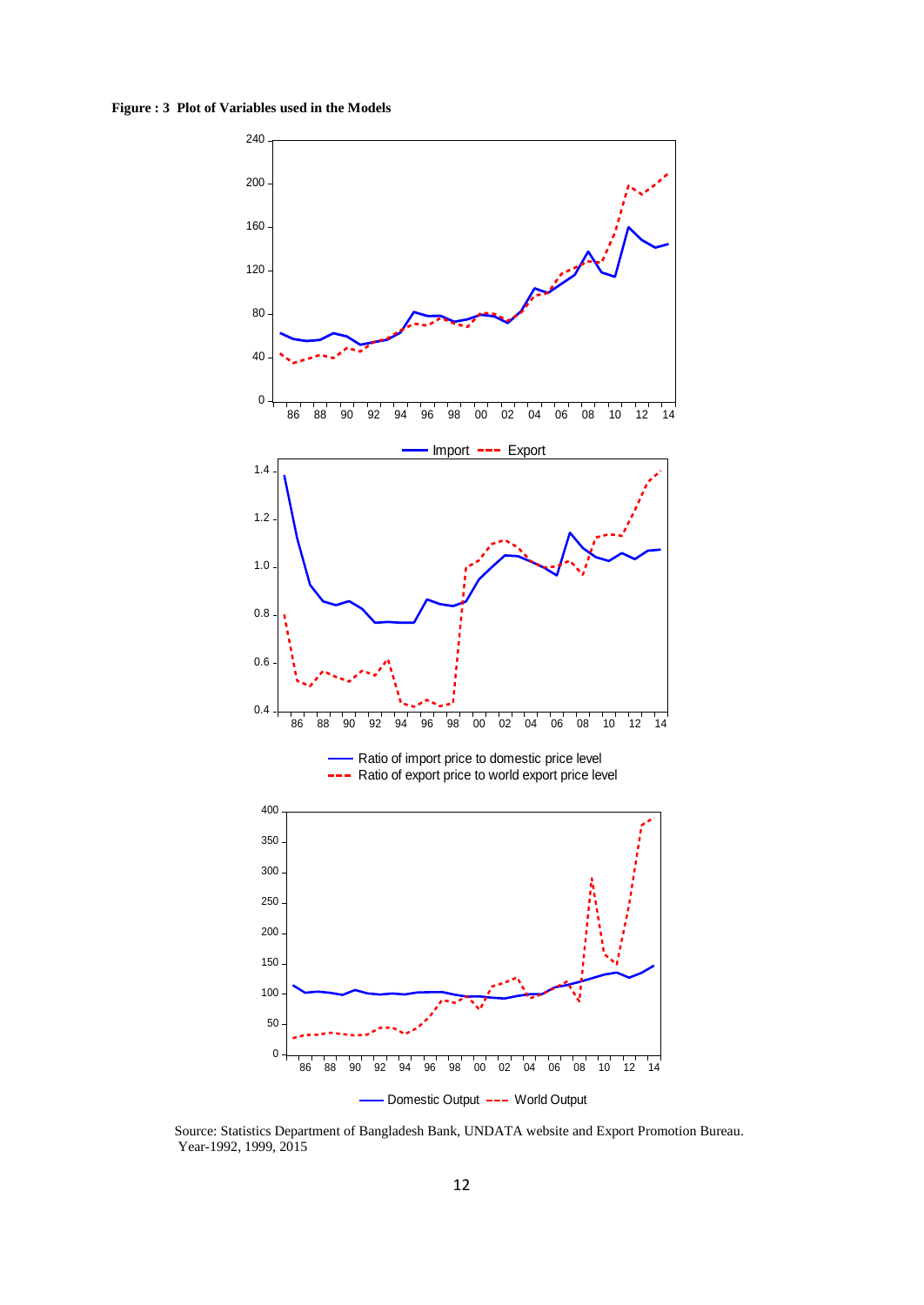#### **References**

Ahmed (2013): "*An Analysis of the Change and Volatility in the Apparel Industry of Bangladesh after MFA Era*"-Journal of Textile and Apparel, Technology and Management, Vol-8, Issue.1

Alam, R. (2010): "*The link between Real Exchange Rate and Export Earning: A Cointegration and Granger Causality Analysis on Bangladesh", International Review of Business Research Papers, Vol. 6, No. 1, Pp.205- 214.*

Aziz, N. (2008): *"The Role of Exchange Rate in Trade Balance: Empirics from Bangladesh",* Reseach Paper, University of Birmingham, United Kingdom.

Bahmani-Oskooee, M. (1986): "*Determinants of International Trade Flows: The case of Developing Countries*", Journal of Development Economics, 20(1): 107-123.

Bahmani-Oskooee, Mohsen and Niroomand, Farhang (1998): " *Long Run Price Elasticities and the Marshall-Lerner Condition Revisited"*, Economics Letters, Vol. 61, ISS. 1, October, pp. 101-109.

Bano, S. S., Raashid, M. and Rasool, S. A. (2014): *"Estimation of Marshall-Lerner Condition in the Economy of Pakistan",* Journal of Asian Development Studies, Vol. 3, Issue 4, ISSN 2304-375x*.*

Caporale, G. M., Gil-Alana, L. A., and Mudida, R. (2012): *"Testing the Marshall-Lerner Condition in Kenya",* Working Paper No. 12-22, Department of Economics and Finance, Brunel University, London.

Eita, J. H. (2013): "*Estimation of the Marshall-Lerner Condition for Namibia*", Monash University, South Africa, International Business & Economics Research Journal, Volume 12, Number 5*.*

Hirschman, A.O. (1949): "Devaluation and Trade Balance: A Note, *The Review of Economics and Statistics, 31(1): 50-53.*

Hossain Akhter (2000): *"Exchange Rates, Capital Flows and International Trade- The Case of Bangladesh*", The University Press Limited, First EditioISBN 984 05 1554 3, pp. 157-169

Islam, A. (2010): *"Estimation of Trade Elasticities: An Application of Johansen's Cointegration Method to the Bangladesh Trade Data*", Journal of Economic Cooperation and Development, 31(3).

Jamilov, R. (2011): *"J-Curve dynamics and the Marshall-Lerner condition: evidence from Azerbaijan",* The Central Bank of the Republic of Azerbaijan, MPRA Paper No. 39272.

Kabir, R. (1988): " *Estimating Import and Export Demand Function: The case of Bangladesh",* Bangladesh Development Studies, XVI(4): 115-127.

Murad, W. (2012): "Bilateral Export and Import demand Functions of Bangladesh: A Cointegration Approach",Bangladesh Development Studies, Vol. XXXV, No. 1.

Pandey, R. (2013): "*Trade Elasticities and the Marshall-Lerner Condition for India",* Indian Institute of Management, Lucknow, *Global Journal of Management and Business Studies, ISSN 2248-9878, Volume 3, Number 4 (2013), Pp. 423-428.*

Reinhart, C.M. (1995): *"Devaluation, Relative Prices and International Trade: Evidence from Developing Countries*", IMF Staff Papers, 42(2):290-312.

TURKAY, H. (2014): "*The Validity of Marshall-Lerner Condition in Turkey: A Cointegration Approach",*  Cumhuriyet University, Sivas, Turkey, Theoretical and Applied Economics, Volume XXI (2014), No. 10(599). Pp. 21-32.

Younus, S. and Chowdhury, M.I. (2014): *"Real Exchange Rate and its Impact on Export, Import and Trade Balance: Is there any J-curve effect in Bangladesh?",* working paper no. 1408, Bangladesh Bank.